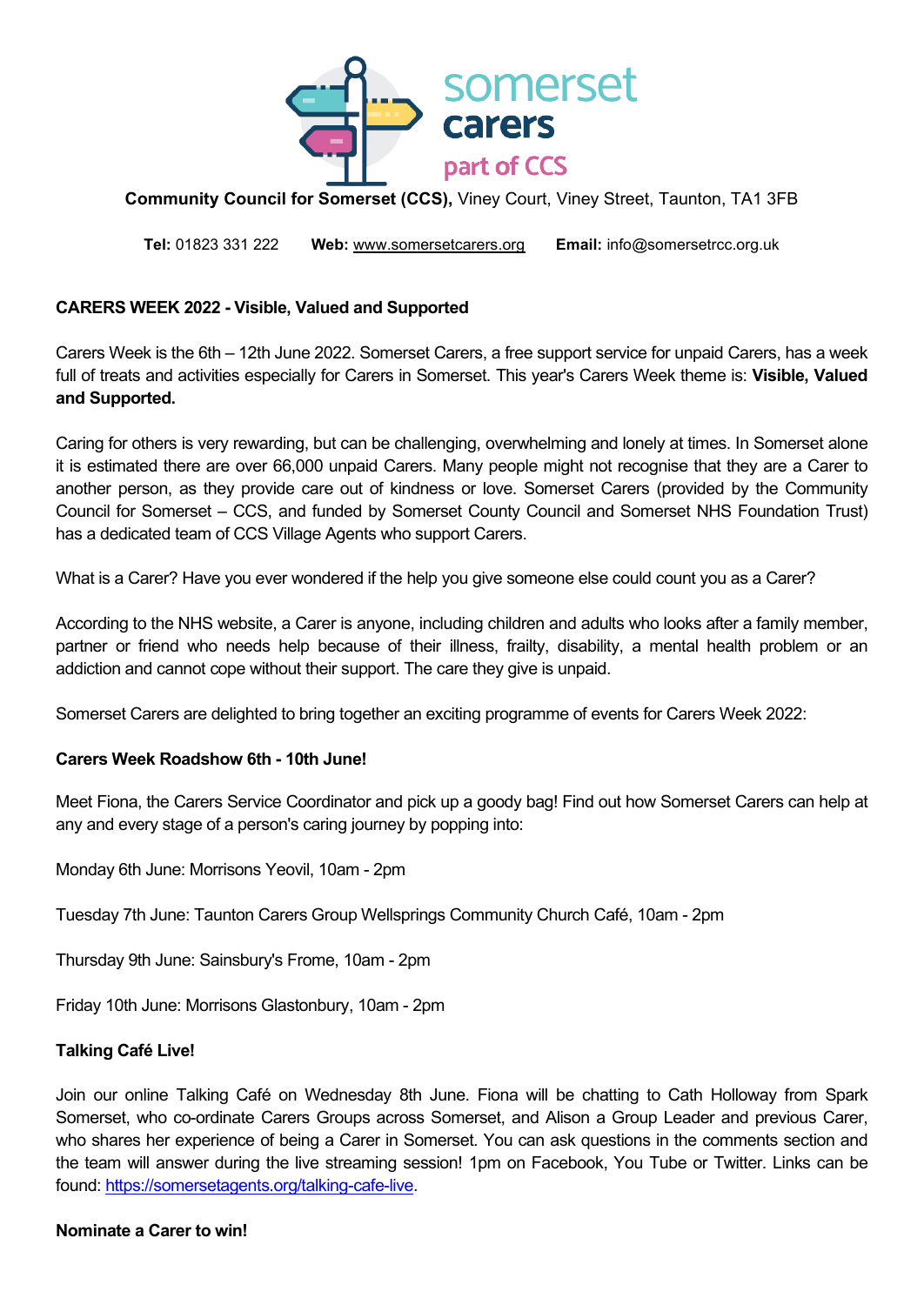Carers give much to others and ask very little in return. Somerset Carers want to THANK Carers in Somerset with some AMAZING gifts.

These fabulous prizes are up for grabs – all you have to do is nominate yourself or someone else that you know cares for others to be in with a chance to win:

- Win one of two Facebook Portals with training on how to use included!
- A pair of Day Tickets for the West Somerset Railway
- A pair of tickets for Dick Whittington at the Octagon Theatre, Yeovil (for Friday 16th December)
- A pair of tickets to Hestercombe Gardens
- Care As You Are DVD

Winners will be picked on Friday 10th June. Nominate here: <https://somersetcarers.org/news/nominate-a-carer/>

# **Somerset Skills and Learning (SS&L) Courses**

SS&L are taking part in Carers Week to raise awareness of and highlight the challenges for unpaid Carers, recognising the contribution they make to their families, local communities, workplaces and society by running a selection of workshops to help support Carers and make their lives a little easier.

The courses can be found here<https://www.sslcourses.co.uk/about/news/we-care-for-the-carer/>

# **Carers Groups Goody Bags**

Throughout June, Spark Somerset, a Somerset Carers partner, will be giving out goody bags at Carers Groups across Somerset. Find your local group here: https://somersetcarers.org/carers-groups/

Keeley Rudd, CEO for CCS said: "We are delighted so many of our partners are working together to create this great Carers Week offer, it will be a fantastic week. We hope that many Carers pop into the roadshow, come along to a Carers Group, or tune into the Talking Café so they can get tailored support."

She continued "We want to spread the word that support is available for Carers, so if you know of someone that looks after another person, let them know about Somerset Carers."

To contact Somerset Carers, call the freephone advice line 0800 31 68 600. You can also visit the website [www.somersetcarers.org](http://www.somersetcarers.org/) which has a live chat facility, newsletters and booklets for Carers in Somerset. Alternatively you can text CARER to 78070 and a Village Agent will call you back.

- END -

- *Contact the CCS Communications Team:* Hannah Burbedge on 07495 177 175 hannah@somersetrcc.org.uk

#### *Editors Notes*

*CCS Village & Community Agents are in your communities across Somerset. They help to bridge the gap between isolated, excluded, vulnerable*  and lonely individuals and statutory and/or voluntary organisations which offer specific solutions to identified needs. They offer advice and support *to find local groups and activities available in your community and help you with any issues you may have or situations that you need advice and support with, from finance, health, caring responsibilities and more. For more information, please visi[t www.somersetagents.org](http://www.somersetagents.org/) or our parent organisation'[s www.ccslovesomerset.org.](http://www.ccslovesomerset.org/) For specific advice for carers, please visi[t www.somersetcarers.org](http://www.somersetcarers.org/) or call 0800 31 68 600 to find out who can advise you.*